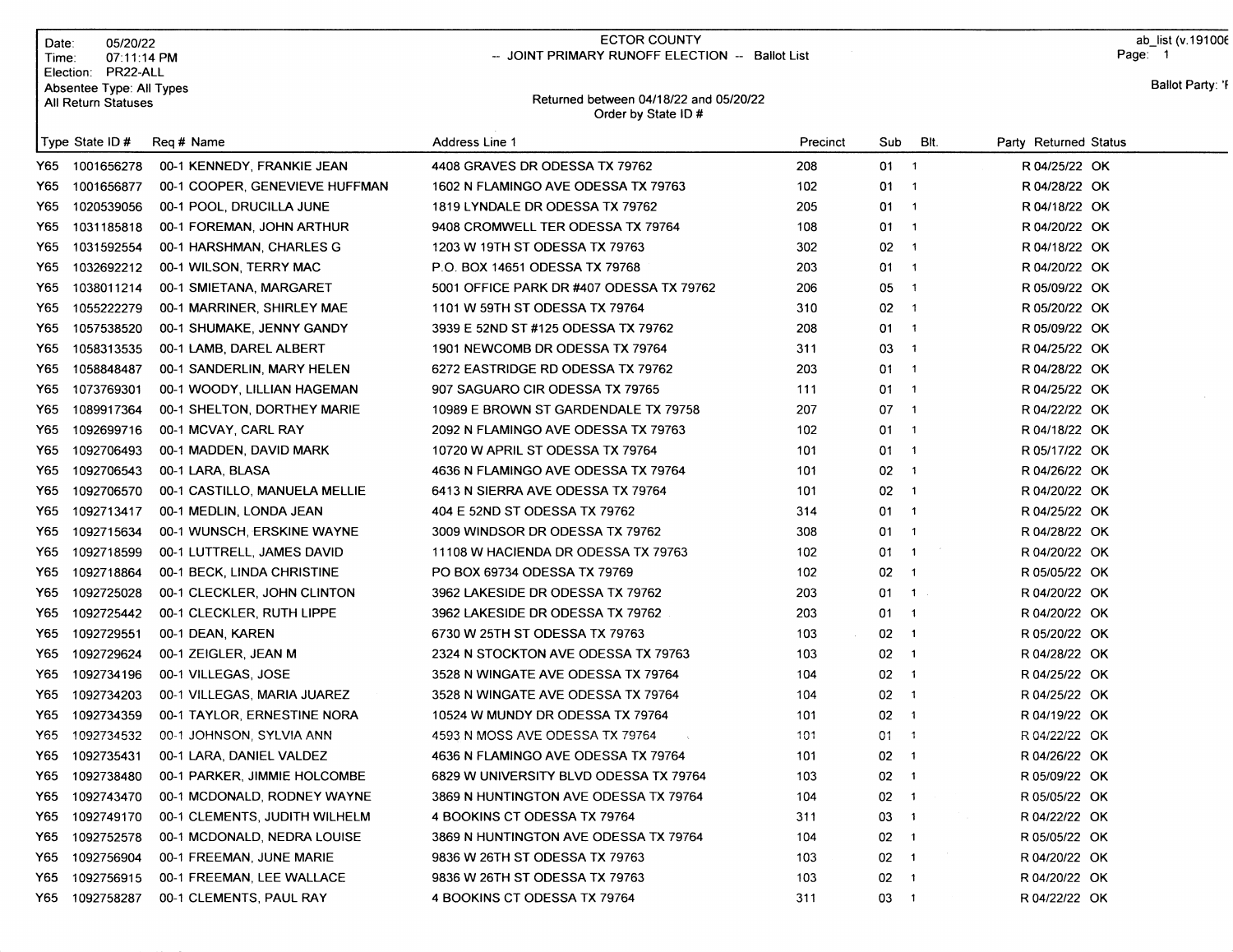| Date:<br>Time: | 05/20/22<br>07:11:14 PM<br>Election: PR22-ALL   |                               | <b>ECTOR COUNTY</b><br>-- JOINT PRIMARY RUNOFF ELECTION -- Ballot List |          |                                |                               | ab list (v.191006<br>Page: 2 |  |  |
|----------------|-------------------------------------------------|-------------------------------|------------------------------------------------------------------------|----------|--------------------------------|-------------------------------|------------------------------|--|--|
|                | Absentee Type: All Types<br>All Return Statuses |                               | Returned between 04/18/22 and 05/20/22<br>Order by State ID#           |          |                                |                               | Ballot Party: 'F             |  |  |
|                | Type State ID#                                  | Req # Name                    | Address Line 1                                                         | Precinct | Sub                            | BIt.<br>Party Returned Status |                              |  |  |
|                | Y65 1092767937                                  | 00-1 COX, FLORENCE MARIE      | 317 DOUGLAS DR ODESSA TX 79762                                         | 310      | 01 1                           | R 04/19/22 OK                 |                              |  |  |
| Y65.           | 1092767963                                      | 00-1 MILLICAN, GARY DENNIS    | 1302 E 44TH ST ODESSA TX 79762                                         | 314      | $01 \quad 1$                   | R 04/25/22 OK                 |                              |  |  |
| Y65.           | 1092768058                                      | 00-1 HANKINS, FRANCES ANN     | 418 E 45TH ST ODESSA TX 79762                                          | 310      | $01 \quad 1$                   | R 04/27/22 OK                 |                              |  |  |
| Y65.           | 1092773550                                      | 00-1 MCVAY, ERIKA             | 2092 N FLAMINGO AVE ODESSA TX 79763                                    | 102      | $01 \quad 1$                   | R 04/18/22 OK                 |                              |  |  |
| Y65.           | 1092777099                                      | 00-1 WILLIAMSON, HAZEL LOUISE | 215 W 48TH ST ODESSA TX 79764                                          | 310      | $02 \t1$                       | R 04/19/22 OK                 |                              |  |  |
| Y65.           | 1092777132                                      | 00-1 OVERTON, DONNA MCCRARY   | 5321 N DOROTHY AVE ODESSA TX 79764                                     | 310      | $02 \t1$                       | R 04/20/22 OK                 |                              |  |  |
| Y65            | 1092777150                                      | 00-1 OVERTON, CARL ROY        | 5321 N DOROTHY AVE ODESSA TX 79764                                     | 310      | 02<br>$\blacksquare$           | R 04/20/22 OK                 |                              |  |  |
| Y65.           | 1092777386                                      | 00-1 RAMBO, MIMA RUTH         | 5307 WASHINGTON ST ODESSA TX 79764                                     | 310      | $02 \t1$                       | R 04/25/22 OK                 |                              |  |  |
| Y65.           | 1092777682                                      | 00-1 HALE, VERNA DARLENE      | 5603 GIST AVE ODESSA TX 79764                                          | 310      | $02 - 1$                       | R 04/20/22 OK                 |                              |  |  |
| Y65.           | 1092780466                                      | 00-1 STRICKLAND, LINDA SUE    | 10509 W 42ND ST ODESSA TX 79764                                        | 101      | $01 \quad 1$                   | R 05/02/22 OK                 |                              |  |  |
| Y65.           | 1092781258                                      | 00-1 MADDEN, DELONA G         | 10720 W APRIL ST ODESSA TX 79764                                       | 101      | $01 \quad 1$                   | R 05/17/22 OK                 |                              |  |  |
| Y65.           | 1092789825                                      | 00-1 MAHAN, RUBY MAE          | 4373 N SIERRA AVE ODESSA TX 79764                                      | 101      | $02 \quad 1$                   | R 05/05/22 OK                 |                              |  |  |
| Y65.           | 1092802829                                      | 00-1 SLOCUMB, JOHNNY JOE      | 8157 W 11TH ST ODESSA TX 79763                                         | 407      | 02<br>$\overline{\phantom{1}}$ | R 04/25/22 OK                 |                              |  |  |
| Y65.           | 1092805169                                      | 00-1 WOOD, CHARLES EDWARD     | 4301 N SAN JACINTO ST ODESSA TX 79762                                  | 310      | $01 \quad 1$                   | R 04/20/22 OK                 |                              |  |  |
| Y65.           | 1092805391                                      | 00-1 SCHULTZ, GILBERT GEORGE  | 5008 KINGSTON AVE ODESSA TX 79762                                      | 314      | $01 \quad 1$                   | R 04/22/22 OK                 |                              |  |  |
| Y65.           | 1092805698                                      | 00-1 DUZAN, VELDA RAE         | 600 E 55TH ST ODESSA TX 79762                                          | 314      | $01 \quad 1$                   | R 04/20/22 OK                 |                              |  |  |
| Y65.           | 1092808184                                      | 00-1 PATTERSON, EVELYN        | 5468 W 39TH ST ODESSA TX 79764                                         | 104      | $02 \t1$                       | R 04/26/22 OK                 |                              |  |  |
| Y65.           | 1092808412                                      | 00-1 STEVENS, JANIE SUE       | 3707 N URANUS AVE ODESSA TX 79764                                      | 104      | $02 \t1$                       | R 05/03/22 OK                 |                              |  |  |
| Y65.           | 1092815205                                      | 00-1 MAY, DEBORAH             | 1311 E 43RD ST ODESSA TX 79762                                         | 314      | 01<br>$\overline{\phantom{a}}$ | R 05/02/22 OK                 |                              |  |  |
| Y65            | 1092815214                                      | 00-1 MAY, JACK GORDON         | 1311 E 43RD ST ODESSA TX 79762                                         | 314      | 01<br>$\blacksquare$ 1         | R 05/02/22 OK                 |                              |  |  |
| Y65            | 1092817329                                      | 00-1 BURTON, MARGARET ALICE   | 3524 N NORTH STAR AVE ODESSA TX 79764                                  | 104      | $02 - 1$                       | R 04/20/22 OK                 |                              |  |  |
| Y65            | 1092817522                                      | 00-1 KIDD, RONNIE GENE SR     | 11006 W HOFFMAN DR ODESSA TX 79764                                     | 101      | $02 \t1$                       | R 04/19/22 OK                 |                              |  |  |
| Y65.           | 1092823745                                      | 00-1 HANKINS, NATHAN EDSEL    | 418 E 45TH ST ODESSA TX 79762                                          | 310      | $01 \quad 1$                   | R 04/27/22 OK                 |                              |  |  |
| Y65.           | 1092829056                                      | 00-1 SLOCUMB, PAMELA JONES    | 8157 W 11TH ST ODESSA TX 79763                                         | 407      | $02 \t1$                       | R 04/25/22 OK                 |                              |  |  |
| Y65.           | 1092829158                                      | 00-1 PEAVY, GLORIA JEAN       | 2440 E 11TH ST #207 ODESSA TX 79761                                    | 401      | $01 \quad 1$                   | R 04/18/22 OK                 |                              |  |  |
| Y65.           | 1092831844                                      | 00-1 GALLE, JAYNE MARIE       | 5300 LANCASTER DR ODESSA TX 79762                                      | 310      | $01 \quad 1$                   | R 04/26/22 OK                 |                              |  |  |
| Y65            | 1092840226                                      | 00-1 KRAMER, BETTIE KENJURA   | 603 E 56TH ST ODESSA TX 79762                                          | 314      | $01 \quad 1$                   | R 04/29/22 OK                 |                              |  |  |
|                | Y65 1092840448                                  | 00-1 DRAKE, MILTON BUCK       | 319 E 45TH ST ODESSA TX 79762                                          | 310      | $01 \quad 1$                   | R 04/25/22 OK                 |                              |  |  |
| Y65            | 1092851022                                      | 00-1 AKINS, YVETTE            | 2831 TEAKWOOD DR ODESSA TX 79761                                       | 202      | $01 - 1$                       | R 04/28/22 OK                 |                              |  |  |
| Y65.           | 1092852267                                      | 00-1 MCCULLOCH, BETTY KIRK    | 6314 N DIXIE BLVD ODESSA TX 79762                                      | 313      | $01 \quad 1$                   | R 05/05/22 OK                 |                              |  |  |
| Y65            | 1092852673                                      | 00-1 RISO, ALBERTO            | 200 NEAL ST ODESSA TX 79764                                            | 108      | $01 \quad 1$                   | R 04/28/22 OK                 |                              |  |  |
| Y65            | 1092852687                                      | 00-1 BROWN, BONNIE SANDERS    | 2117 STONER RD ODESSA TX 79764                                         | 108      | $01 \quad 1$                   | R 04/25/22 OK                 |                              |  |  |
| Y65            | 1092852694                                      | 00-1 BROWN, PERRY ANDREW      | 2117 STONER RD ODESSA TX 79764                                         | 108      | $01 \quad 1$                   | R 05/20/22 OK                 |                              |  |  |
| Y65.           | 1092855541                                      | 00-1 PORTER, ROBERT GENE      | 2704 DEERING DR ODESSA TX 79762                                        | 203      | $01 \quad 1$                   | R 04/18/22 OK                 |                              |  |  |
| Y65            | 1092855556                                      | 00-1 PORTER, BEVERLY THOMAS   | 2704 DEERING DR ODESSA TX 79762                                        | 203      | $01 \quad 1$                   | R 04/18/22 OK                 |                              |  |  |
| Y65            | 1092855594                                      | 00-1 HARRISON, LINDA LOUISE   | 6319 MECCA ST ODESSA TX 79762                                          | 203      | $01 \quad 1$                   | R 04/25/22 OK                 |                              |  |  |
|                | YDS 1092859770                                  | 00-1 YOUNG, SHERI RAE         | 1414 VERDE AVE ODESSA TX 79761                                         | 202      | 01 1                           | R 04/20/22 OK                 |                              |  |  |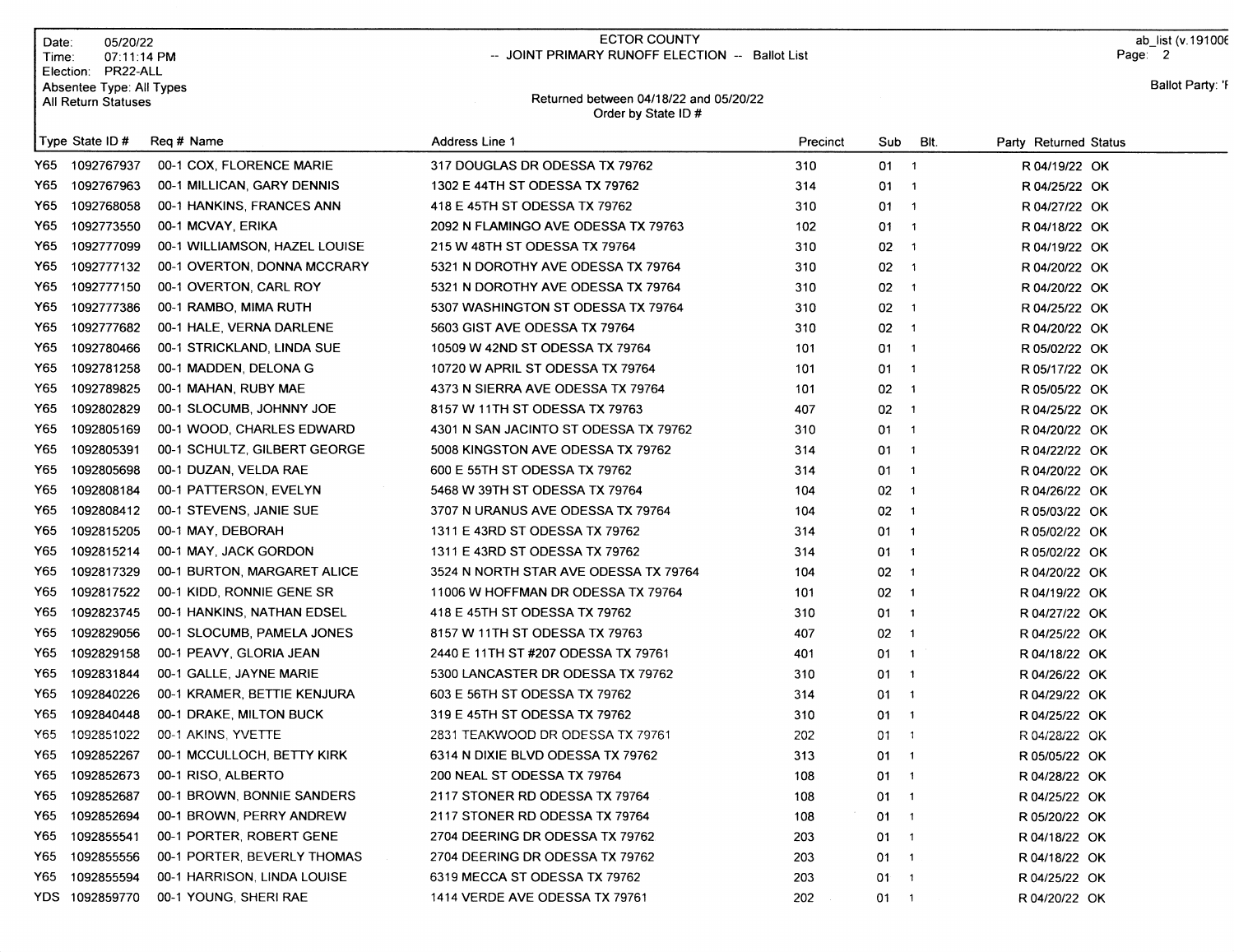| Date∶                      | 05/20/22                 |
|----------------------------|--------------------------|
| Time:                      | 07:11:14 PM              |
| Election:                  | PR22-ALL                 |
|                            | Absentee Type: All Types |
| <b>All Return Statuses</b> |                          |

### ECTOR COUNTY -- JOINT PRIMARY RUNOFF ELECTION -- Ballot List

ab\_list (v.19100€ Page: 3

#### Retumed between 04118122 and O5l2Ol22 Order by State lD #

|  | Ballot Party: 'F |  |
|--|------------------|--|
|--|------------------|--|

|     | Type State ID# | Reg # Name                      | Address Line 1                                       | Precinct | Sub      | BIt.                     | Party Returned Status |  |
|-----|----------------|---------------------------------|------------------------------------------------------|----------|----------|--------------------------|-----------------------|--|
|     | Y65 1092862725 | 00-1 LUCUS, IMA JEAN            | BOX 45 GOLDSMITH TX 79741                            | 109      | $02 - 1$ |                          | R 04/25/22 OK         |  |
| Y65 | 1092862739     | 00-1 LUCUS, JACK GARSON         | BOX 45 GOLDSMITH TX 79741                            | 109      | 02       | $\overline{1}$           | R 04/25/22 OK         |  |
| Y65 | 1092864412     | 00-1 FERNANDEZ, BETTY HENDERSON | 17 SUNNYGROVE DR ODESSA TX 79761                     | 209      | 01       | $\overline{1}$           | R 04/25/22 OK         |  |
| Y65 | 1092864420     | 00-1 FERNANDEZ, FELIX           | 17 SUNNYGROVE DR ODESSA TX 79762                     | 209      | 01       | $\blacksquare$ . 1       | R 04/25/22 OK         |  |
| Y65 | 1092867384     | 00-1 NAWORSKI, RICHARD PAUL     | 1409 HAYWOOD AVE ODESSA TX 79761                     | 202      | 01       | $\overline{\phantom{a}}$ | R 04/18/22 OK         |  |
| Y65 | 1092869283     | 00-1 GOULET, NORMAND A          | 6411 FT WORTH AVE ODESSA TX 79762                    | 313      | 01       | $\overline{\mathbf{1}}$  | R 05/20/22 OK         |  |
| Y65 | 1092870224     | 00-1 WESTBROOK, BRENDA WEEMS    | 19 DARTMOUTH CIR ODESSA TX 79764                     | 108      | 01       | $\overline{\phantom{1}}$ | R 04/19/22 OK         |  |
| Y65 | 1092870230     | 00-1 WESTBROOK, FRANKIE LYNN    | 19 DARTMOUTH CIR ODESSA TX 79764                     | 108      | 01       | $\overline{1}$           | R 04/19/22 OK         |  |
| Y65 | 1092875647     | 00-1 HUMMELL, CHARLES RALPH     | 176 QUAIL RUN ODESSA TX 79761                        | 209      | 01       | $\overline{1}$           | R 04/27/22 OK         |  |
| Y65 | 1092875858     | 00-1 UMSTOT, SHERRY ANN         | 2428 IDLEWOOD LN ODESSA TX 79761                     | 202      | 01       | $\overline{1}$           | R 04/19/22 OK         |  |
| Y65 | 1092876465     | 00-1 LAWSON, CALVIN LYNN        | 1508 SPUR AVE ODESSA TX 79761                        | 202      | 01       | $\overline{\mathbf{1}}$  | R 04/20/22 OK         |  |
| RM  | 1092882786     | 00-1 HENDRICK, MARITA D         | 25 PRESTWICK DR ODESSA TX 79762                      | 203      | 01       | $\overline{1}$           | R 05/06/22 OK         |  |
| Y65 | 1092886048     | 00-1 PORTER, VIOLET EVA         | 3824 CANDY LN ODESSA TX 79762                        | 204      | 01       | $\overline{2}$           | R 05/20/22 OK         |  |
| Y65 | 1092886053     | 00-1 MARTIN, SHIRLEY ANN        | 3864 E 37TH ST ODESSA TX 79762                       | 204      | 01       | $\overline{2}$           | R 04/25/22 OK         |  |
| Y65 | 1092891031     | 00-1 SLACK, PATRICIA LOUISE     | 1749 BUFFALO AVE ODESSA TX 79762                     | 205      | 01       | $\overline{\mathbf{1}}$  | R 05/05/22 OK         |  |
| Y65 | 1092893075     | 00-1 ATCHLEY, JANELL            | 1416 SANDALWOOD LN ODESSA TX 79761                   | 202      | 01       | $\overline{1}$           | R 05/11/22 OK         |  |
| Y65 | 1092901029     | 00-1 JOHNSON, JOYCE E           | 6402 DUNBAR DR ODESSA TX 79762                       | 203      | 01       | $\overline{1}$           | R 04/20/22 OK         |  |
| Y65 | 1092902008     | 00-1 HAYSE, GEORGIA LYNN        | 1422 FARGO AVE ODESSA TX 79761                       | 202      | 01       | $\overline{1}$           | R 04/20/22 OK         |  |
| Y65 | 1092902049     | 00-1 NORMAN, JESSE HOWARD       | 3516 OAKRIDGE DR ODESSA TX 79762                     | 203      | 01       | $\overline{1}$           | R 04/19/22 OK         |  |
| Y65 | 1092902077     | 00-1 RENEAU, CAREN ELAINE       | 4000 MAPLE AVE ODESSA TX 79762                       | 204      | 01       | $\overline{2}$           | R 04/22/22 OK         |  |
| Y65 | 1092907574     | 00-1 HARRISON, RONNIE BLAKE     | 6319 MECCA ST ODESSA TX 79762                        | 203      | 01       | $\overline{1}$           | R 04/25/22 OK         |  |
| Y65 | 1092916320     | 00-1 LUBKE, MARTHA JO           | 6254 EASTRIDGE RD ODESSA TX 79762                    | 203      | 01       | $\overline{1}$           | R 05/02/22 OK         |  |
| Y65 | 1092917855     | 00-1 RIGGS, DONALD RAY          | 6420 PIEDMONT ST ODESSA TX 79762                     | 203      | 01       | $\overline{\mathbf{1}}$  | R 04/20/22 OK         |  |
| Y65 | 1092918369     | 00-1 ROGERS, BARBARA GAY        | 7650 TRES HERMANAS BLVD APT D101 ODESSA TX 79765 201 |          | 02       | $\overline{\phantom{a}}$ | R 04/25/22 OK         |  |
| Y65 | 1092918416     | 00-1 BINGHAM, HELEN LOY         | 20 ARROYO SANTIAGO ODESSA TX 79762                   | 203      | 01       | $\overline{\phantom{a}}$ | R 04/26/22 OK         |  |
| Y65 | 1092918617     | 00-1 WATSON, JENNIE LOUISE      | 3407 SEGUIN ODESSA TX 79765                          | 201      | 02       | $\overline{1}$           | R 05/06/22 OK         |  |
| Y65 | 1092919022     | 00-1 FUSILIER, DENNIS DALE      | 2108 VERDE AVE ODESSA TX 79761                       | 202      | 01       | $\overline{\phantom{a}}$ | R 04/18/22 OK         |  |
| Y65 | 1092920661     | 00-1 SNOOK, EDWARD JOHN         | 4540 FOUNTAIN CT ODESSA TX 79761                     | 202      | 01       | $\overline{\phantom{a}}$ | R 04/28/22 OK         |  |
| Y65 | 1092922105     | 00-1 SWEAT, NAOMI KOEN          | 2440 E 11TH ST APT 112 ODESSA TX 79761               | 401      | 01       | $\overline{\mathbf{1}}$  | R 04/18/22 OK         |  |
| Y65 | 1092922114     | 00-1 DAVIS, MARY LOU            | 322 GEORGIA ST ODESSA TX 79764                       | 108      | 01       | $\overline{\mathbf{1}}$  | R 04/22/22 OK         |  |
| Y65 | 1092922302     | 00-1 FELTS, JACK RICHARD        | 9126 BEDFORD DR ODESSA TX 79764                      | 108      | 01       | $\overline{\mathbf{1}}$  | R 04/18/22 OK         |  |
| Y65 | 1092923395     | 00-1 PARKER, MELANIE KAY        | 508 E 92ND ST ODESSA TX 79765                        | 111      | 01       | $\overline{1}$           | R 05/17/22 OK         |  |
| Y65 | 1092923400     | 00-1 PARKER, LARRY NEWTON       | 508 E 92ND ST ODESSA TX 79765                        | 111      | 01       | $\overline{\mathbf{1}}$  | R 05/17/22 OK         |  |
| Y65 | 1092925362     | 00-1 LAIRD, KENNETH DOUGLAS     | 30 EMERALD GARDENS DR ODESSA TX 79762                | 203      | 01       | $\overline{1}$           | R 04/18/22 OK         |  |
| Y65 | 1092925565     | 00-1 HILTON, NANCY JOE          | 12360 W BARBARA DR ODESSA TX 79764                   | 101      | 01       | $\overline{\mathbf{1}}$  | R 05/02/22 OK         |  |
| Y65 | 1092928010     | 00-1 SMITH, CHARLOTTE WINANS    | 2700 E 17TH ST ODESSA TX 79761                       | 202      | 01       | $\overline{1}$           | R 05/05/22 OK         |  |
| Y65 | 1092928034     | 00-1 SLACK, ARNOLD CECIL        | 1448 HAYWOOD AVE ODESSA TX 79761                     | 202      | 01       | $\overline{1}$           | R 05/20/22 OK         |  |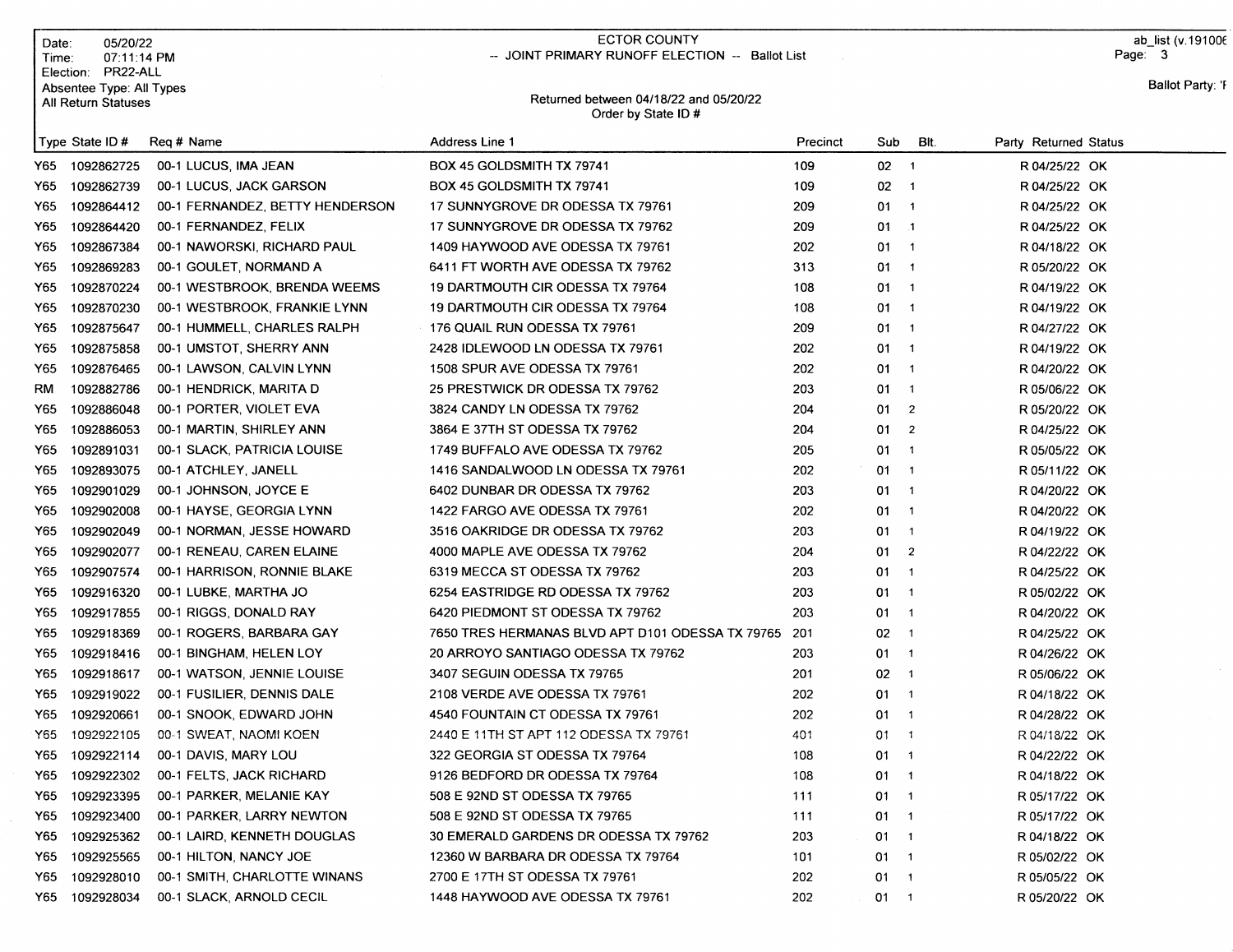| Date:<br>Time:                          | 05/20/22<br>07:11:14 PM              | <b>ECTOR COUNTY</b><br>-- JOINT PRIMARY RUNOFF ELECTION -- Ballot List |          |     |      | ab list (v.191006<br>Page: 4 |  |  |
|-----------------------------------------|--------------------------------------|------------------------------------------------------------------------|----------|-----|------|------------------------------|--|--|
| Election:<br><b>All Return Statuses</b> | PR22-ALL<br>Absentee Type: All Types | Returned between 04/18/22 and 05/20/22<br>Order by State ID#           |          |     |      | Ballot Party: 'F             |  |  |
| Type State ID#                          | Reg # Name                           | Address Line 1                                                         | Precinct | Sub | BIt. | Party Returned Status        |  |  |
| 1092928885<br>Y65                       | 00-1 BELL, DONNA ROSS                | 2402 OAKWOOD DR ODESSA TX 79761                                        | 202      | 01  |      | R 04/18/22 OK                |  |  |
| 1092931105<br>Y65                       | 00-1 MITCHELL, OPAL HOPPER           | 9114 BEDFORD DR ODESSA TX 79764                                        | 108      | 01  |      | R 04/20/22 OK                |  |  |
| 1092935602<br>Y65                       | 00-1 MORRIS, JACK DARWIN             | 2601 BEECHWOOD ST ODESSA TX 79761                                      | 202      | 01. |      | R 04/25/22 OK                |  |  |
| Y65<br>1092935618                       | 00-1 MORRIS, DELORES ANN             | 2601 BEECHWOOD ST ODESSA TX 79761                                      | 202      | 01  |      | R 04/26/22 B2                |  |  |
| 1092935813<br>Y65                       | 00-1 JOHNSON, EDDIE                  | 3106 E 21ST ST ODESSA TX 79761                                         | 202      | 01  |      | R 04/20/22 OK                |  |  |

|       | Y65 1092935602 | 00-1 MORRIS, JACK DARWIN         | 2601 BEECHWOOD ST ODESSA TX 79761       | 202 | $01 \quad 1$  |             | R 04/25/22 OK |
|-------|----------------|----------------------------------|-----------------------------------------|-----|---------------|-------------|---------------|
|       | Y65 1092935618 | 00-1 MORRIS, DELORES ANN         | 2601 BEECHWOOD ST ODESSA TX 79761       | 202 | $01 \quad 1$  |             | R 04/26/22 B2 |
|       | Y65 1092935813 | 00-1 JOHNSON, EDDIE              | 3106 E 21ST ST ODESSA TX 79761          | 202 | $01 \quad 1$  |             | R 04/20/22 OK |
|       | Y65 1092935821 | 00-1 JOHNSON, BILL W             | 3106 E 21ST ST ODESSA TX 79761          | 202 | $01 \quad 1$  |             | R 04/19/22 OK |
|       | Y65 1092935995 | 00-1 MCCRURY, MARY HELEN         | 1433 INWOOD DR ODESSA TX 79761          | 202 | $01 \t1$      |             | R 04/18/22 OK |
|       | Y65 1092936060 | 00-1 HEDGES, SANDRA JEANNE       | 2103 VERDE AVE ODESSA TX 79761          | 202 | $01 \quad 1$  |             | R 04/22/22 OK |
|       | Y65 1092936278 | 00-1 SIMS, DANNY LEE             | 1541 WESTBROOK AVE ODESSA TX 79761      | 202 | $01 \t1$      |             | R 04/20/22 OK |
|       | Y65 1092939992 | 00-1 ICE, SANDRA K               | 9134 BEDFORD DR ODESSA TX 79764         | 108 | $01 \quad 1$  |             | R 04/25/22 OK |
|       | Y65 1092941316 | 00-1 OWEN, JAMES CARL            | 516 YANCY ST ODESSA TX 79765            | 110 | $02 \t1$      |             | R 04/22/22 OK |
|       | Y65 1092942298 | 00-1 WEST, SHIRLEY JEAN          | 26 EMERALD GARDENS DR ODESSA TX 79762   | 203 | $01 \quad 1$  |             | R 04/18/22 OK |
|       | Y65 1092944376 | 00-1 WHITLEY, ANNA PULLIN        | 1500 ENGLEWOOD LN ODESSA TX 79761       | 202 | $01 \quad 1$  |             | R 04/20/22 OK |
|       | Y65 1092944767 | 00-1 NOBLITT, MARILYN ALEMAN     | 1428 SANDALWOOD LN ODESSA TX 79761      | 202 | $01 \quad 1$  |             | R 04/20/22 OK |
|       | Y65 1092944779 | 00-1 NOBLITT, MARSHALL BYRD      | 1428 SANDALWOOD LN ODESSA TX 79761      | 202 | $01 \t1$      |             | R 04/20/22 OK |
|       | Y65 1092944849 | 00-1 LAWSON, FRANKIE NELL        | 1508 SPUR AVE ODESSA TX 79761           | 202 | $01 \quad 1$  |             | R 04/20/22 OK |
|       | Y65 1092948117 | 00-1 RUTLEDGE, ELMER OCEOLA      | 7102 GOLDER AVE ODESSA TX 79764         | 108 | $.01 \quad 1$ |             | R 04/22/22 OK |
|       | Y65 1092953050 | 00-1 TRIPLETT, JANE KLICK        | 2707 TOM MORRIS RD ODESSA TX 79765      | 402 | $04 \quad 1$  |             | R 04/20/22 OK |
|       | Y65 1092953066 | 00-1 TRIPLETT, RICHARD VINCENT   | 2707 TOM MORRIS RD ODESSA TX 79765      | 402 | $04 \quad 1$  |             | R 04/20/22 OK |
|       | Y65 1092953078 | 00-1 AKINS, BROOKS M             | 2831 TEAKWOOD DR ODESSA TX 79761        | 202 | $01 \quad 1$  |             | R 04/28/22 OK |
|       | Y65 1092953389 | 00-1 PHILLIPS, JANIE LOUELLA     | 2720 E 17TH ST ODESSA TX 79761          | 202 | $01 \quad 1$  |             | R 04/29/22 OK |
|       | Y65 1092962068 | 00-1 BAKER, WILLIAM DEAN         | 2416 CAMBRIDGE ST ODESSA TX 79761       | 202 | $01 \quad 1$  |             | R 04/26/22 OK |
|       | Y65 1092966111 | 00-1 WAGNER, DANNY BRYAN         | 907 W 62ND ST ODESSA TX 79764           | 310 | $02 \t1$      |             | R 04/19/22 OK |
|       | Y65 1092967474 | 00-1 OWEN, SHARLENE FAYE         | 516 YANCY ST ODESSA TX 79765            | 110 | $02 \t1$      |             | R 04/22/22 OK |
|       | Y65 1092968242 | 00-1 FISHER, NANCY LOU           | 1304 FRENCH AVE ODESSA TX 79761         | 209 | $01 \t1$      |             | R 04/28/22 OK |
| Y65 I | 1092974183     | 00-1 WAGNER, MONA LEE            | 907 W 62ND ST ODESSA TX 79764           | 310 | $02 \t1$      |             | R 04/19/22 OK |
|       | Y65 1092975522 | 00-1 MURDOCK, CARL RAY           | 7550 ANDREWS HWY ODESSA TX 79765        | 110 | $01 \quad 1$  |             | R 04/20/22 OK |
|       | Y65 1092978943 | 00-1 HERNANDEZ, ROSA RUIZ        | 2435 CAMBRIDGE ST ODESSA TX 79761       | 202 | $01 \quad 1$  |             | R 05/09/22 OK |
|       | Y65 1092978958 | 00-1 HERNANDEZ, VICTOR DONACIANO | 2435 CAMBRIDGE ST ODESSA TX 79761       | 202 | $01 \quad 1$  |             | R 05/09/22 OK |
| RM    | 1092984099     | 00-1 SHAFFER, CHARLES RICHARD    | PO BOX 13 PEARCE AZ 85625               | 109 | $02 \t1$      |             | R 05/03/22 D8 |
|       | Y65 1092984393 | 00-1 SMITH, JIMMY DERRELL        | 8835 DUBLIN AVE ODESSA TX 79765         | 110 | $02 \t1$      |             | R 04/18/22 OK |
|       | Y65 1092985413 | 00-1 HELFERICH, GARY MAX         | 16 W HARVARD CIR ODESSA TX 79765        | 110 | $02 \t1$      |             | R 04/22/22 OK |
|       | Y65 1092986887 | 00-1 REED, BRENDA KAY            | 16 KAUAI DR ODESSA TX 79762             | 206 | 05 1          |             | R 04/20/22 OK |
|       | Y65 1092987833 | 00-1 HENNIG, ESTHER PEARL        | 6685 E GOLDENROD DR GARDENDALE TX 79758 | 207 | $03 - 1$      |             | R 04/22/22 OK |
|       | Y65 1092988452 | 00-1 FORE, CAROL ANN             | 3939 E 52ND ST #215 ODESSA TX 79762     | 208 | $01 \quad 1$  |             | R 04/25/22 OK |
|       | Y65 1092989628 | 00-1 CALLENDAR, GLENNA LEA       | 4605 REDBUD AVE ODESSA TX 79762         | 208 | $01 \quad 1$  |             | R 05/02/22 OK |
|       | Y65 1092990550 | 00-1 JOHNSTON, BETTY SEARCY      | 3833 E EVERGLADE AVE ODESSA TX 79762    | 204 | $01 \t 2$     | $\sim 10^7$ | R 05/17/22 OK |
|       |                |                                  |                                         |     |               |             |               |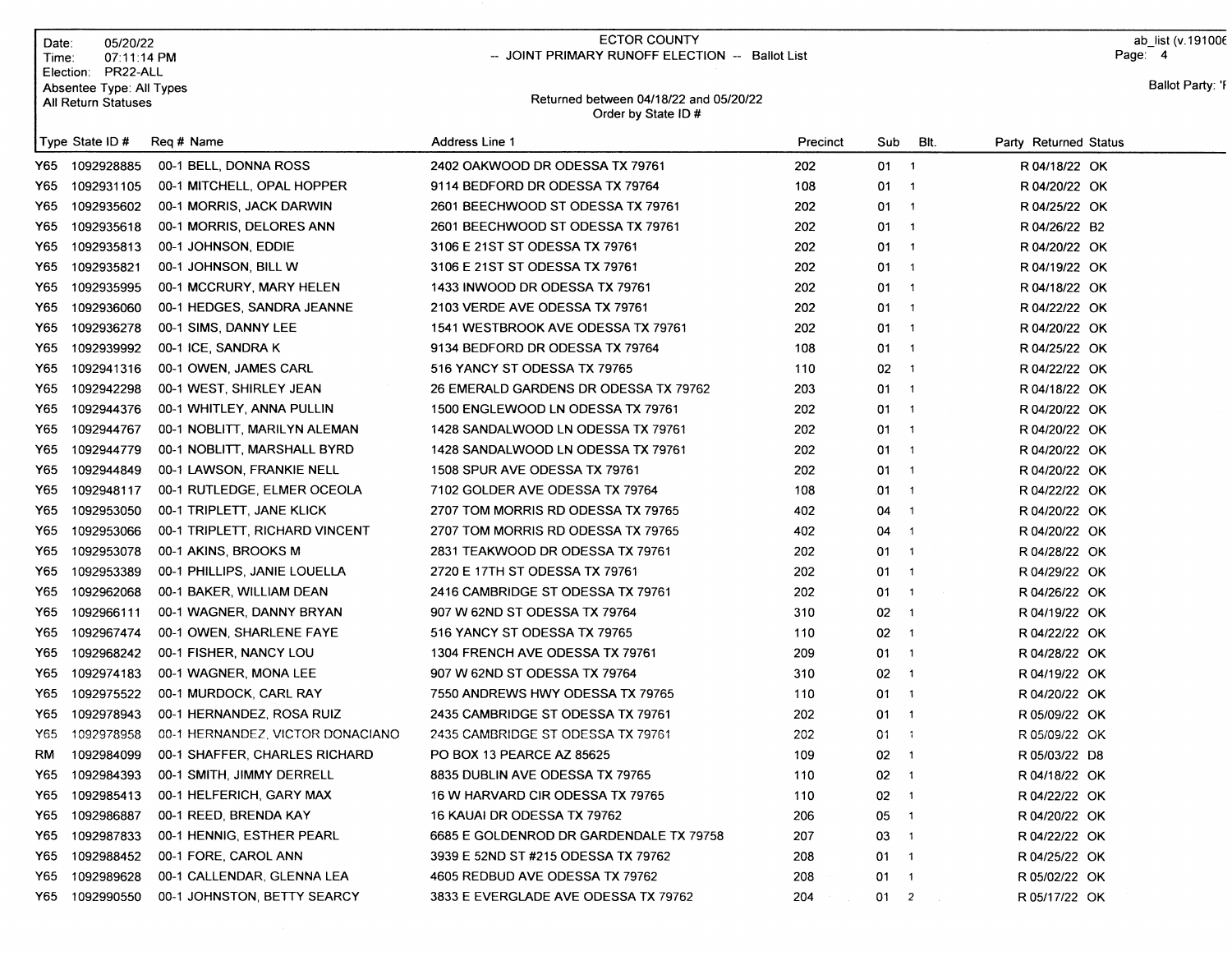| Date:<br>Time: | 05/20/22<br>07:11:14 PM<br>Election: PR22-ALL   |                                | <b>ECTOR COUNTY</b><br>-- JOINT PRIMARY RUNOFF ELECTION -- Ballot List |                       |                                  |                          |                       | ab list (v. 191006<br>Page: 5 |
|----------------|-------------------------------------------------|--------------------------------|------------------------------------------------------------------------|-----------------------|----------------------------------|--------------------------|-----------------------|-------------------------------|
|                | Absentee Type: All Types<br>All Return Statuses |                                | Returned between 04/18/22 and 05/20/22<br>Order by State ID #          |                       |                                  |                          |                       | Ballot Party: 'F              |
|                | Type State ID#                                  | Reg # Name                     | Address Line 1                                                         | Precinct <sup>®</sup> | Sub                              | BIt.                     | Party Returned Status |                               |
| Y65            | 1092993053                                      | 00-1 SPARHAWK, ROBERT JAMES    | 3790 MAPLE AVE ODESSA TX 79762                                         | 204                   | 012                              |                          | R 04/28/22 OK         |                               |
| Y65            | 1092993649                                      | 00-1 INGRAM, FLONELL           | PO BOX 12446 ODESSA TX 79768                                           | 204                   | 01                               | $\overline{2}$           | R 04/26/22 OK         |                               |
| Y65            | 1092993758                                      | 00-1 BREDEMEYER, LOIS E.       | 1513 ALPINE ST ODESSA TX 79762                                         | 205                   | $01 \quad 1$                     |                          | R 04/20/22 OK         |                               |
| Y65            | 1092996626                                      | 00-1 COLLIER, VERNA MAE        | 3707 N URANUS AVE ODESSA TX 79764                                      | 104                   | 02                               | $\overline{1}$           | R 05/03/22 OK         |                               |
| Y65            | 1092997168                                      | 00-1 NUNEZ, JULIO JR           | 10761 E BROWN ST GARDENDALE TX 79758                                   | 207                   | 07                               | $\overline{1}$           | R 05/03/22 OK         |                               |
| Y65            | 1092999006                                      | 00-1 CURRY, JO ANNE            | 3847 KENWOOD DR ODESSA TX 79762                                        | 204                   | 01                               | $\overline{2}$           | R 04/26/22 OK         |                               |
| Y65            | 1092999522                                      | 00-1 MYERS, NELL BETH          | 4020 E 37TH ST ODESSA TX 79762                                         | 204                   | 01                               | $\overline{2}$           | R 04/19/22 OK         |                               |
| Y65            | 1093002172                                      | 00-1 DODD, JOSEPH MICHAEL      | 1517 E 52ND ST ODESSA TX 79762                                         | 205                   | 01                               | $\overline{\mathbf{1}}$  | R 04/25/22 OK         |                               |
| Y65            | 1093003633                                      | 00-1 TOWNSEND, ZELDA MAE       | 7650 TRES HERMANAS BLVD #D101 ODESSA TX 79765                          | 201                   | $02 - 1$                         |                          | R 04/28/22 OK         |                               |
| Y65            | 1093003667                                      | 00-1 HOLLOMAN, WALTERENE       | PO BOX 13148 ODESSA TX 79768                                           | 206                   | 04 1                             |                          | R 04/22/22 OK         |                               |
| Y65            | 1093004570                                      | 00-1 REED, JOHN THOMPSON       | 16 KAUAI DR ODESSA TX 79762                                            | 206                   | 05                               | $\overline{\phantom{0}}$ | R 04/20/22 OK         |                               |
| Y65            | 1093007668                                      | 00-1 TAYLOR, VIOLA ANNA        | 4110 SPRINGBROOK DR ODESSA TX 79762                                    | 204                   | 01                               | $\overline{2}$           | R 04/25/22 OK         |                               |
| Y65            | 1093007756                                      | 00-1 WOODS, PATSY MAE          | 3830 BROOKHAVEN LN ODESSA TX 79762                                     | 204                   | 01                               | $\overline{2}$           | R 04/28/22 OK         |                               |
| Y65            | 1093007760                                      | 00-1 WOODS, FLOYD AUSTIN       | 3830 BROOKHAVEN LN ODESSA TX 79762                                     | 204                   | 01                               | $\overline{2}$           | R 04/28/22 OK         |                               |
| Y65            | 1093008932                                      | 00-1 DEVOLIN, DEBORAH LEE      | 2781 FAIR OAKS CIR ODESSA TX 79762                                     | 203                   | $01 \quad 1$                     |                          | R 04/22/22 OK         |                               |
| Y65            | 1093010897                                      | 00-1 TINER, ALOIS              | 1705 E 49TH ST ODESSA TX 79762                                         | 205                   | $01 \quad 1$                     |                          | R 04/20/22 OK         |                               |
| Y65            | 1093019590                                      | 00-1 ZELLARS, HORACE           | 1705 E 52ND ST ODESSA TX 79762                                         | 205                   | $01 \quad 1$                     |                          | R 04/25/22 OK         |                               |
| Y65            | 1093022102                                      | 00-1 HENNIG, CALVERT A         | 6685 E GOLDENROD DR GARDENDALE TX 79758                                | 207                   | 03 1                             |                          | R 04/22/22 OK         |                               |
| Y65            | 1093022173                                      | 00-1 NUNEZ, ANNA MARIA         | 10761 E BROWN ST GARDENDALE TX 79758                                   | 207                   | 07 1                             |                          | R 05/03/22 OK         |                               |
| Y65            | 1093028064                                      | 00-1 GOODYEAR, CRAIG ALLEN     | 1523 DOE LN ODESSA TX 79762                                            | 205                   | $01 \quad 1$                     |                          | R 04/20/22 OK         |                               |
| Y65            | 1093029066                                      | 00-1 MCFATTER, CHARLENE PARISH | 4226 WINCHESTER AVE ODESSA TX 79762                                    | 205                   | $01 \quad 1$                     |                          | R 04/29/22 OK         |                               |
| Y65            | 1093031160                                      | 00-1 REED, JOHNNIE MEAD        | 10779 E DRAKE ST GARDENDALE TX 79758                                   | 207                   | $07 - 1$                         |                          | R 04/29/22 OK         |                               |
| Y65            | 1093032838                                      | 00-1 HILL, SANDRA BARTON       | 140 QUAIL RUN ODESSA TX 79761                                          | 209                   | $01 \quad 1$                     |                          | R 04/22/22 OK         |                               |
| Y65            | 1093033189                                      | 00-1 JOHNSON, DAWL             | 1211 FRENCH AVE ODESSA TX 79761                                        | 209                   | 01                               | $\overline{1}$           | R 04/18/22 OK         |                               |
| Y65            | 1093034744                                      | 00-1 ADAMS, LEE GLEN           | 4111 SPRINGBROOK DR ODESSA TX 79762                                    | 204                   | 01                               | $\overline{2}$           | R 04/25/22 OK         |                               |
| Y65            | 1093035605                                      | 00-1 DUGAN, EARLENE ALMA       | 3620 BONHAM AVE ODESSA TX 79762                                        | 204                   | 01                               | $\overline{2}$           | R 04/20/22 OK         |                               |
| Y65.           | 1093036606                                      | 00-1 DAVIS, LELAND BURDETT     | 4732 DEVONIAN AVE ODESSA TX 79762                                      | 205                   | 01                               | $\overline{1}$           | R 05/05/22 OK         |                               |
| Y65 -          | 1093036610                                      | 00-1 DAVIS, SANDRA WOMMACK     | 4732 DEVONIAN AVE ODESSA TX 79762                                      | 205                   | $01 \quad 1$                     |                          | R 05/05/22 OK         |                               |
|                | Y65 1093037188                                  | 00-1 GLOVER, WILLIAM MICHAEL   | 4317 LOCUST AVE ODESSA TX 79762                                        | 205                   | 01<br>$\overline{\phantom{0}}$ 1 |                          | R 04/22/22 OK         |                               |
| Y65            | 1093039982                                      | 00-1 GREEN, TERRY EUGENE       | PO BOX 312 GARDENDALE TX 79758                                         | 207                   | 06 1                             |                          | R 04/25/22 OK         |                               |
| Y65            | 1093040853                                      | 00-1 SALISBURY, CARLEY MAE     | 5005 CONLEY AVE ODESSA TX 79762                                        | 208                   | $01 \quad 1$                     |                          | R 04/20/22 OK         |                               |
| Y65            | 1093042176                                      | 00-1 YARBROUGH, DAVID LYNN     | 3918 MONCLAIR AVE ODESSA TX 79762                                      | 203                   | $01 \quad 1$                     |                          | R 04/19/22 OK         |                               |
| Y65            | 1093042182                                      | 00-1 YARBROUGH, REGINA LOUISE  | 3918 MONCLAIR AVE ODESSA TX 79762                                      | 203                   | $01 \quad 1$                     |                          | R 05/17/22 EV         |                               |
| Y65            | 1093043129                                      | 00-1 TILTON, LINDA MARIE       | 4236 BAY OAKS DR ODESSA TX 79762                                       | 204                   | $01 \t 2$                        |                          | R 04/20/22 OK         |                               |
| Y65            | 1093045393                                      | 00-1 MORRELL, JAMES WESLEY     | 1760 BUFFALO AVE ODESSA TX 79762                                       | 205                   | $01 \quad 1$                     |                          | R 05/17/22 OK         |                               |
| Y65            | 1093045408                                      | 00-1 MORRELL, JUDY ELAINE      | 1760 BUFFALO AVE ODESSA TX 79762                                       | 205                   | $01 \quad 1$                     |                          | R 05/17/22 OK         |                               |
| Y65            | 1093046988                                      | 00-1 BEATY, BARBARA ANN        | PO BOX 12688 ODESSA TX 79768                                           | 208                   | $01 \quad 1$                     |                          | R 04/28/22 OK         |                               |

 $\sim$